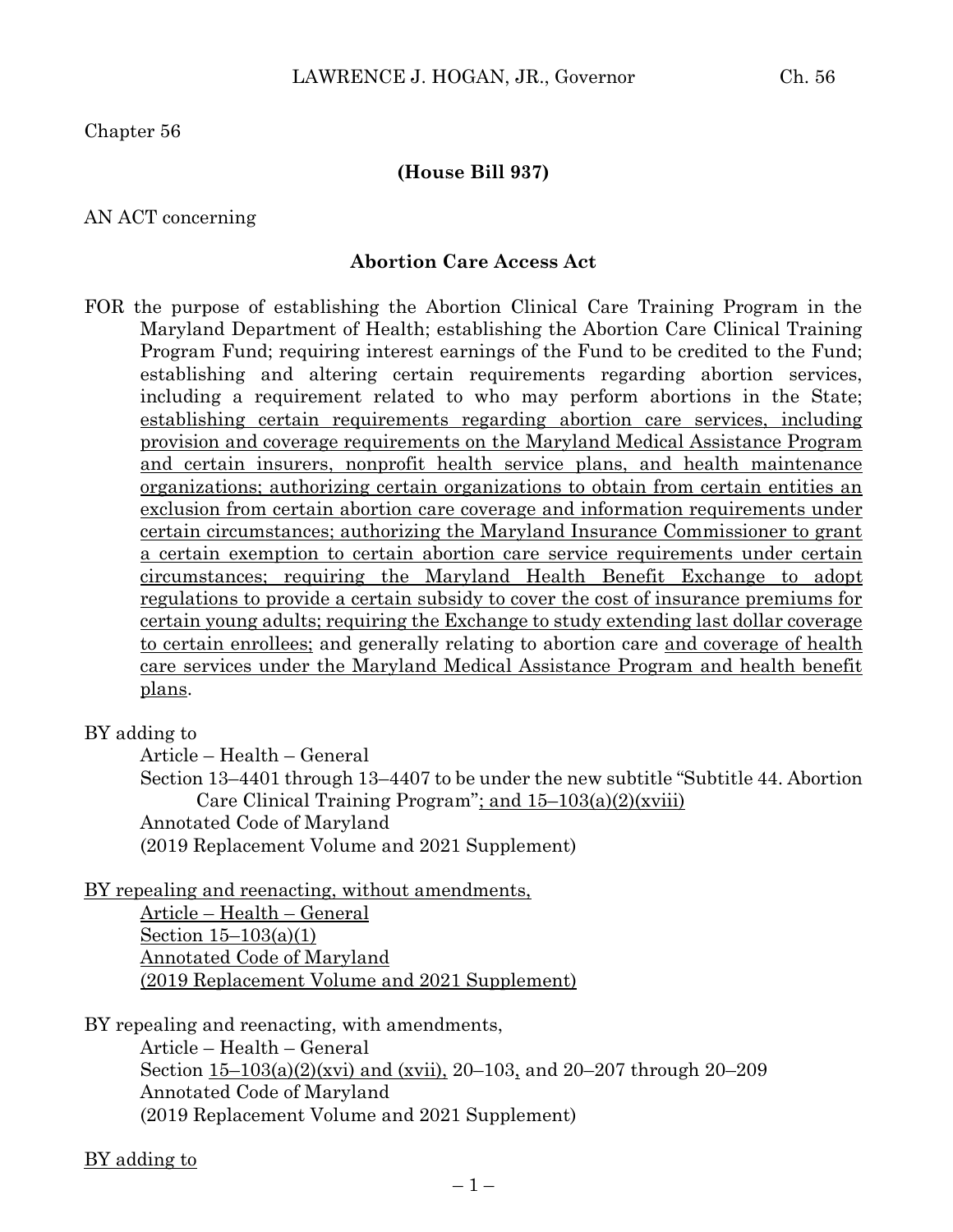#### Ch. 56 2022 LAWS OF MARYLAND

Article – Insurance Section 15–857 Annotated Code of Maryland (2017 Replacement Volume and 2021 Supplement)

BY repealing and reenacting, with amendments, Article – Insurance Section 31–122 Annotated Code of Maryland (2017 Replacement Volume and 2021 Supplement)

BY repealing and reenacting, without amendments, Article – State Finance and Procurement Section  $6-226(a)(2)(i)$ Annotated Code of Maryland (2021 Replacement Volume)

BY repealing and reenacting, with amendments, Article – State Finance and Procurement Section 6–226(a)(2)(ii)144. and 145. Annotated Code of Maryland (2021 Replacement Volume)

BY adding to Article – State Finance and Procurement Section 6–226(a)(2)(ii)146. Annotated Code of Maryland (2021 Replacement Volume)

SECTION 1. BE IT ENACTED BY THE GENERAL ASSEMBLY OF MARYLAND, That the Laws of Maryland read as follows:

#### **Article – Health – General**

#### **SUBTITLE 44. ABORTION CARE CLINICAL TRAINING PROGRAM.**

#### **13–4401.**

**(A) IN THIS SUBTITLE THE FOLLOWING WORDS HAVE THE MEANINGS INDICATED.**

**(B) "FUND" MEANS THE ABORTION CARE CLINICAL TRAINING PROGRAM FUND.**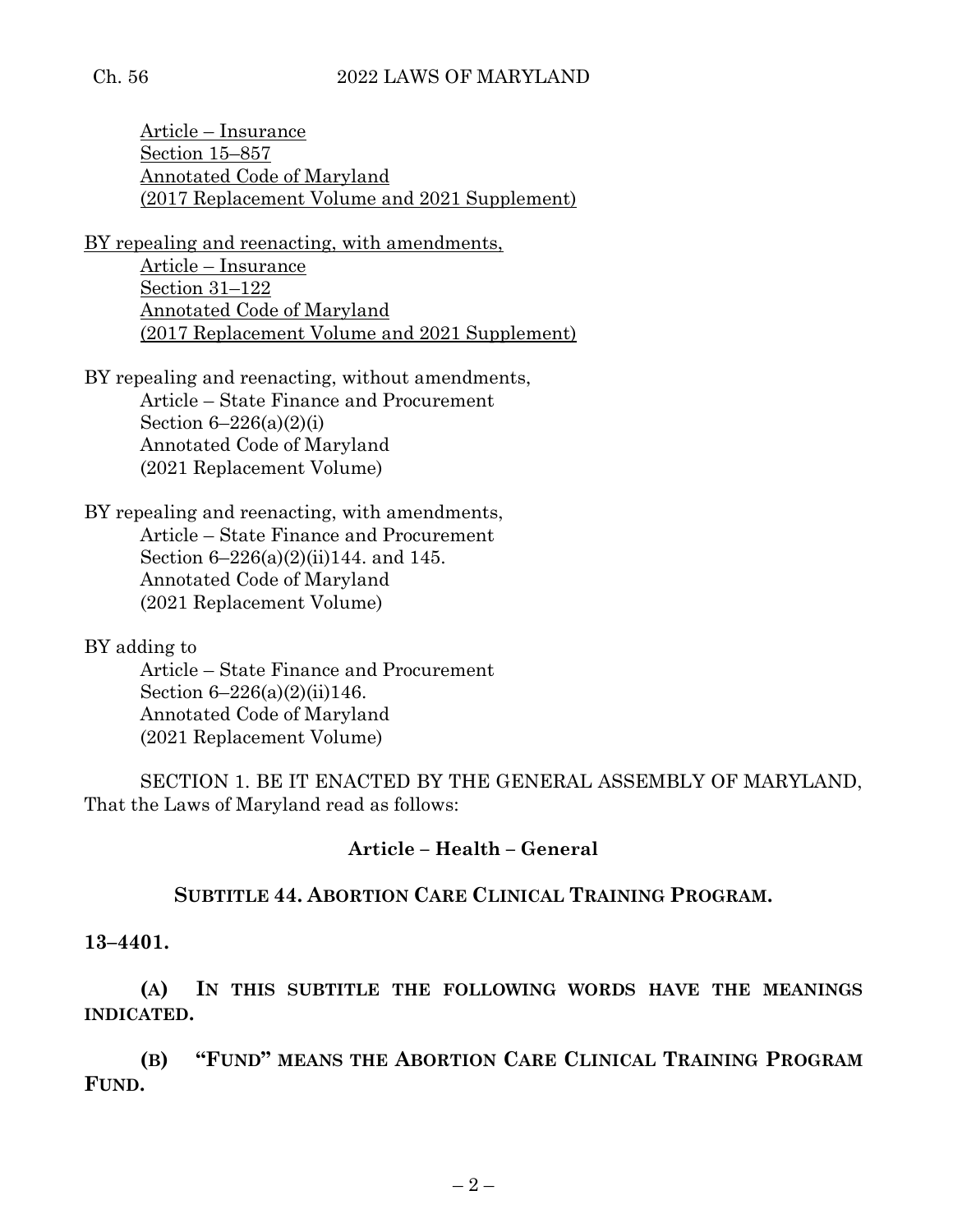**(C) "PROGRAM" MEANS THE ABORTION CARE CLINICAL TRAINING PROGRAM.**

**13–4402.**

**THERE IS AN ABORTION CARE CLINICAL TRAINING PROGRAM IN THE DEPARTMENT.**

**13–4403.**

**THE PURPOSE OF THE PROGRAM IS TO PROTECT ACCESS TO ABORTION CARE BY ENSURING THAT THERE ARE A SUFFICIENT NUMBER OF HEALTH PROFESSIONALS TO PROVIDE ABORTION CARE.**

**13–4404.**

**(A) (1) THE DEPARTMENT SHALL CONTRACT WITH A COORDINATING ORGANIZATION TO ADMINISTER THE PROGRAM.**

**(2) THE DEPARTMENT SHALL USE FUNDS APPROPRIATED IN THE BUDGET FOR THE PROGRAM TO CONTRACT WITH THE COORDINATING ORGANIZATION UNDER PARAGRAPH (1) OF THIS SUBSECTION.**

**(B) THE COORDINATING ORGANIZATION SHALL:**

**(1) HAVE DEMONSTRATED EXPERIENCE IN COORDINATING ABORTION CARE TRAINING PROGRAMS AT COMMUNITY–BASED AND HOSPITAL–BASED PROVIDER SITES;**

**(2) BE A NONPROFIT ENTITY;**

**(3) BE IN GOOD STANDING IN ANY STATE OR JURISDICTION IN WHICH THE ORGANIZATION IS REGISTERED OR INCORPORATED;**

**(4) SUBMIT AN ANNUAL REPORT TO THE DEPARTMENT ON THE PERFORMANCE OF THE PROGRAM;**

**(5) MEET ANY OTHER REQUIREMENTS ESTABLISHED BY THE DEPARTMENT IF THE REQUIREMENTS ARE NOT INCONSISTENT WITH TITLE 20, SUBTITLE 2 OF THE HEALTH – GENERAL ARTICLE; AND**

**(6) PERFORM THE FOLLOWING FUNCTIONS:**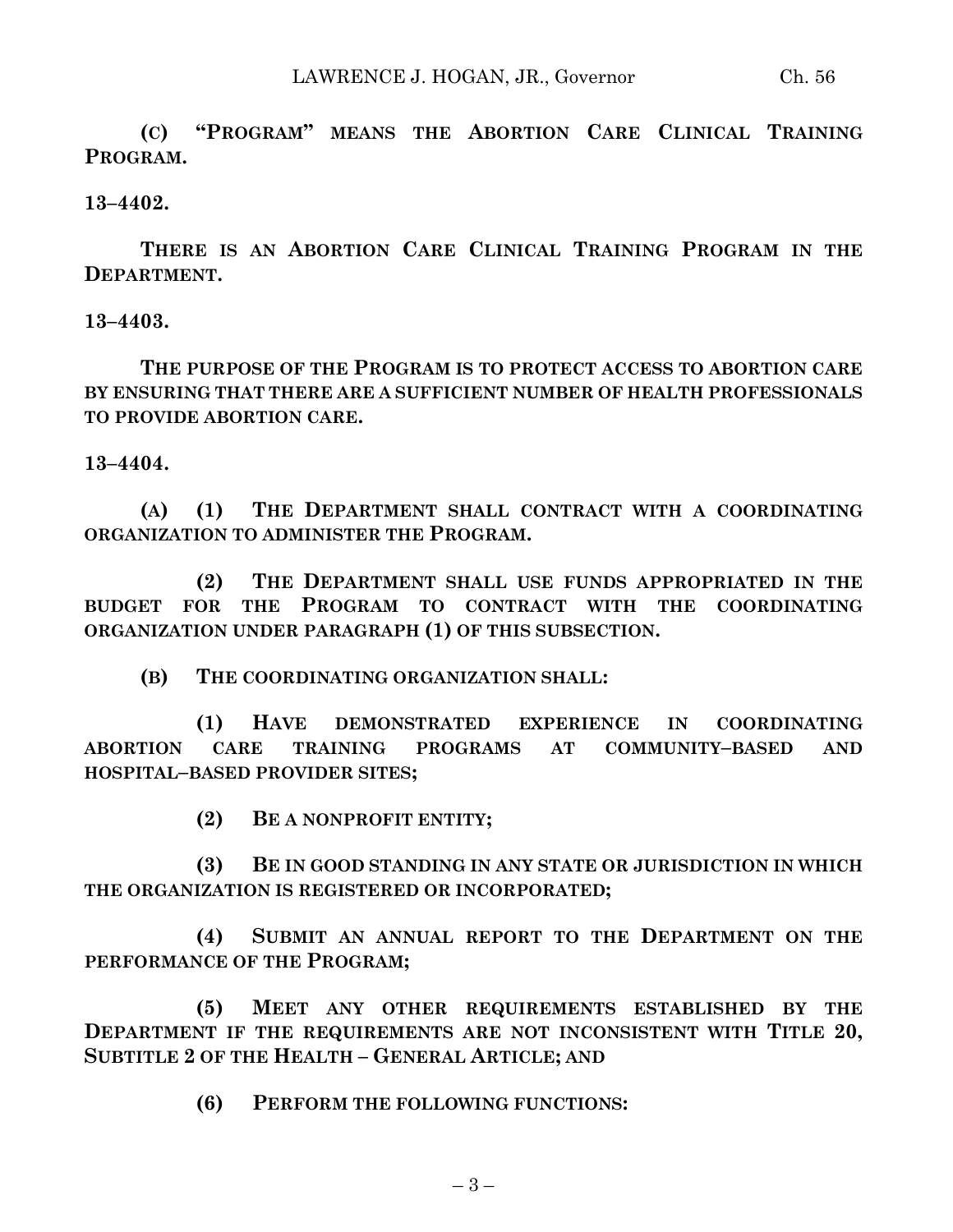**(I) ADMINISTER GRANTS TO DEVELOP AND SUSTAIN ABORTION CARE TRAINING PROGRAMS AT A MINIMUM OF TWO COMMUNITY–BASED PROVIDER SITES;**

- **(II) ADMINISTER GRANTS IF FUNDING IS AVAILABLE TO:**
	- **1. OTHER COMMUNITY–BASED SITES;**
	- **2. HOSPITAL–BASED PROVIDER SITES;**

**3. CONTINUING EDUCATION PROGRAMS FOR QUALIFIED PROVIDERS THROUGH PROFESSIONAL ASSOCIATIONS OR OTHER CLINICAL EDUCATION PROGRAMS; AND**

**4. ESTABLISH TRAINING PROGRAM REQUIREMENTS THAT:**

**A. ARE CONSISTENT WITH EVIDENCE–BASED TRAINING STANDARDS; AND**

**B. COMPLY WITH ANY APPLICABLE STATE LAW AND REGULATIONS; AND**

**C. FOCUS ON THE PROVISION OF CULTURALLY CONGRUENT CARE AND INCLUDE IMPLICIT BIAS TRAINING;**

**(III) SUPPORT ABORTION CARE CLINICAL TRAINING TO QUALIFIED PROVIDERS AS DEFINED IN § 20–103 OF THIS ARTICLE AND TO THE CLINICAL CARE TEAMS OF THE QUALIFIED PROVIDERS TO:**

**1. EXPAND THE NUMBER OF HEALTH CARE PROFESSIONALS WITH ABORTION CARE TRAINING; AND**

**2. INCREASE THE RACIAL AND ETHNIC DIVERSITY AMONG HEALTH CARE PROFESSIONALS WITH ABORTION CARE TRAINING; AND**

**(IV) SUPPORT THE IDENTIFICATION, SCREENING, AND PLACEMENT OF QUALIFIED PROVIDERS AT TRAINING SITES.**

**(C) (1) THE DEPARTMENT SHALL RELEASE THE NAME OF THE COORDINATING ORGANIZATION THAT THE DEPARTMENT CONTRACTS WITH UNDER SUBSECTION (A) OF THIS SECTION AND ANY ENTITY RECEIVING FUNDS THROUGH THE COORDINATION ORGANIZATION.**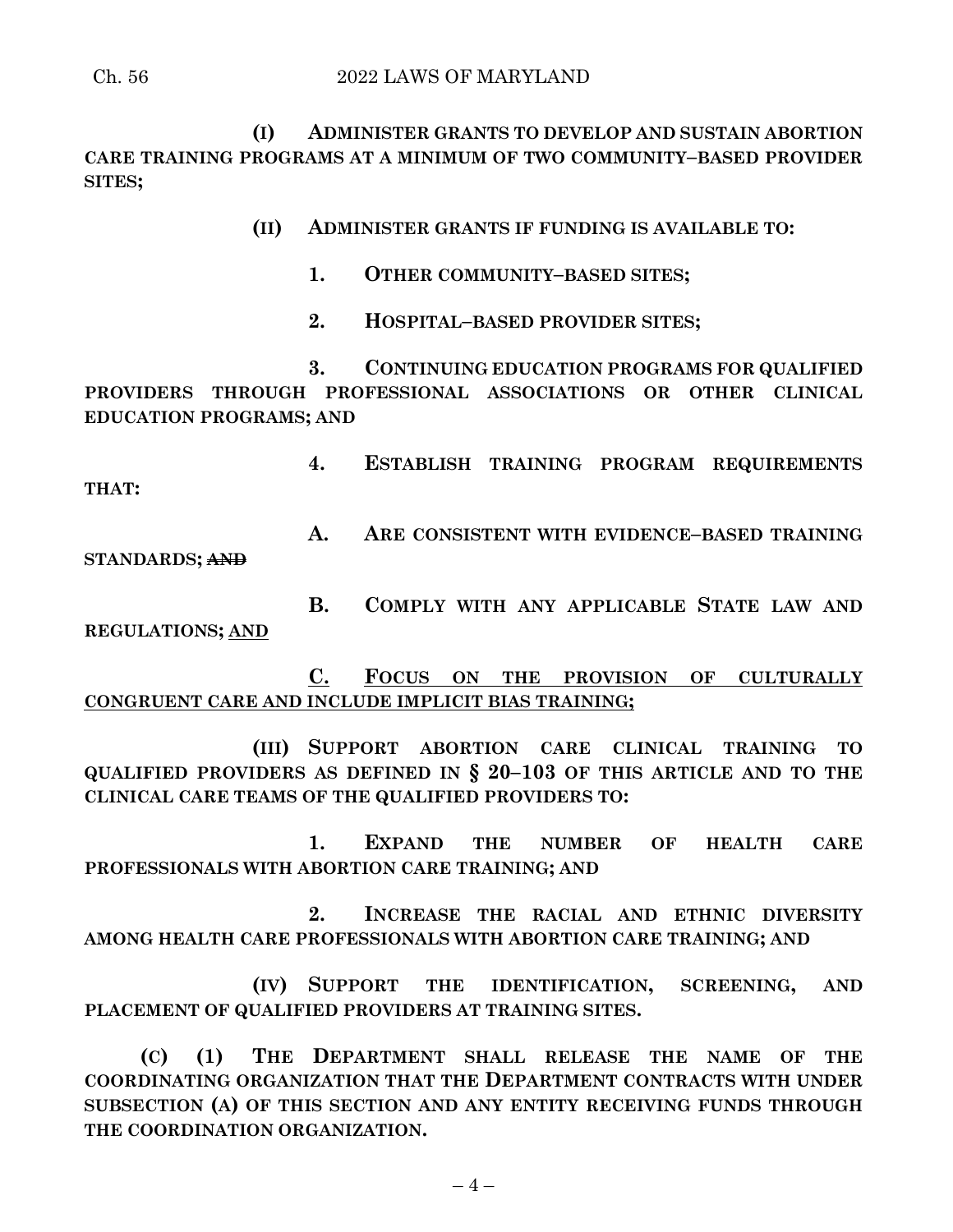**(2) THE DEPARTMENT MAY NOT RELEASE THE NAME OF ANY INDIVIDUAL OR PERSON ADMINISTERING SERVICES THROUGH OR PARTICIPATING IN THE PROGRAM.**

**13–4405.**

**FOR EACH FISCAL YEAR, THE GOVERNOR SHALL INCLUDE IN THE ANNUAL BUDGET BILL AN APPROPRIATION OF \$3,500,000 TO THE PROGRAM.**

**13–4406.**

- **(A) THERE IS AN ABORTION CARE CLINICAL TRAINING PROGRAM FUND.**
- **(B) THE PURPOSE OF THE FUND IS TO SUPPORT THE PROGRAM.**
- **(C) THE DEPARTMENT SHALL ADMINISTER THE FUND.**

**(D) THE FUND IS A SPECIAL, NONLAPSING FUND THAT IS NOT SUBJECT TO § 7–302 OF THE STATE FINANCE AND PROCUREMENT ARTICLE.**

**(E) THE STATE TREASURER SHALL HOLD THE FUND SEPARATELY, AND THE COMPTROLLER SHALL ACCOUNT FOR THE FUND.**

**(F) THE FUND CONSISTS OF:**

**(1) ANY MONEY APPROPRIATED IN THE STATE BUDGET TO THE FUND;**

**(2) INTEREST EARNINGS; AND** 

**(3) ANY OTHER MONEY FROM ANY OTHER SOURCE ACCEPTED FOR THE BENEFIT OF THE FUND.**

**(G) THE FUND MAY BE USED ONLY FOR THE PROGRAM.**

**(H) (1) THE STATE TREASURER SHALL INVEST AND REINVEST THE MONEY OF THE FUND IN THE SAME MANNER AS OTHER STATE MONEY MAY BE INVESTED.**

**(2) ANY INVESTMENT EARNINGS OF THE FUND SHALL BE PAID INTO THE FUND.**

**(I) THE COMPTROLLER SHALL PAY OUT MONEY FROM THE FUND AS DIRECTED BY THE SECRETARY.**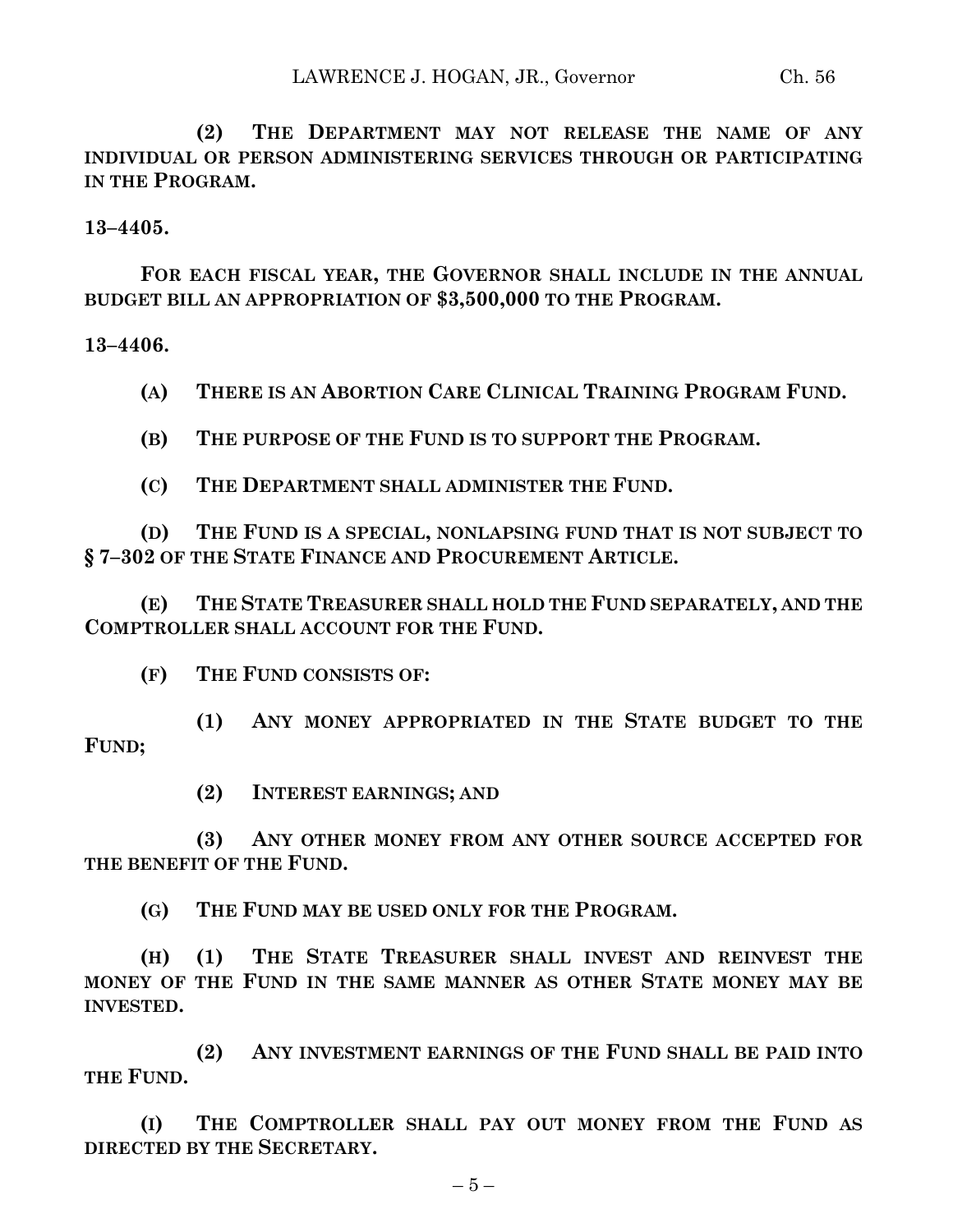**(J) NO PART OF THE FUND MAY REVERT OR BE CREDITED TO:**

**(1) THE GENERAL FUND OF THE STATE; OR** 

**(2) ANY OTHER SPECIAL FUND OF THE STATE.**

**(K) EXPENDITURES FROM THE FUND MAY BE MADE ONLY IN ACCORDANCE WITH THE STATE BUDGET.**

**13–4407.**

**ON OR BEFORE JULY 1 EACH YEAR, THE DEPARTMENT SHALL SUBMIT AN ANNUAL REPORT ON THE PROGRAM TO THE GOVERNOR AND, IN ACCORDANCE WITH § 2–1257 OF THE STATE GOVERNMENT ARTICLE, THE GENERAL ASSEMBLY.**

20–103.

**(A) IN THIS SECTION, "QUALIFIED PROVIDER" MEANS A PHYSICIAN, NURSE PRACTITIONER, NURSE–MIDWIFE, LICENSED CERTIFIED MIDWIFE, PHYSICIAN ASSISTANT, OR ANY OTHER INDIVIDUAL:**

**(1) WHO IS LICENSED, CERTIFIED, OR OTHERWISE AUTHORIZED BY LAW TO PRACTICE IN THE STATE; AND**

**(2) FOR WHOM THE PERFORMANCE OF AN ABORTION IS WITHIN THE SCOPE OF THE INDIVIDUAL'S LICENSE OR CERTIFICATION.**

**[**(a)**] (B)** Except as provided in subsections **[**(b) and**]** (c) **AND (D)** of this section, a **[**physician**] QUALIFIED PROVIDER** may not perform an abortion on an unmarried minor unless the **[**physician**] QUALIFIED PROVIDER** first gives notice to a parent or guardian of the minor.

**[**(b)**] (C)** The **[**physician**] QUALIFIED PROVIDER** may perform the abortion without notice to a parent or guardian if:

(1) The minor does not live with a parent or guardian; and

(2) A reasonable effort to give notice to a parent or guardian is unsuccessful.

**[**(c)**] (D)** (1) The **[**physician**] QUALIFIED PROVIDER** may perform the abortion, without notice to a parent or guardian of a minor if, in the professional judgment of the **[**physician**] QUALIFIED PROVIDER**: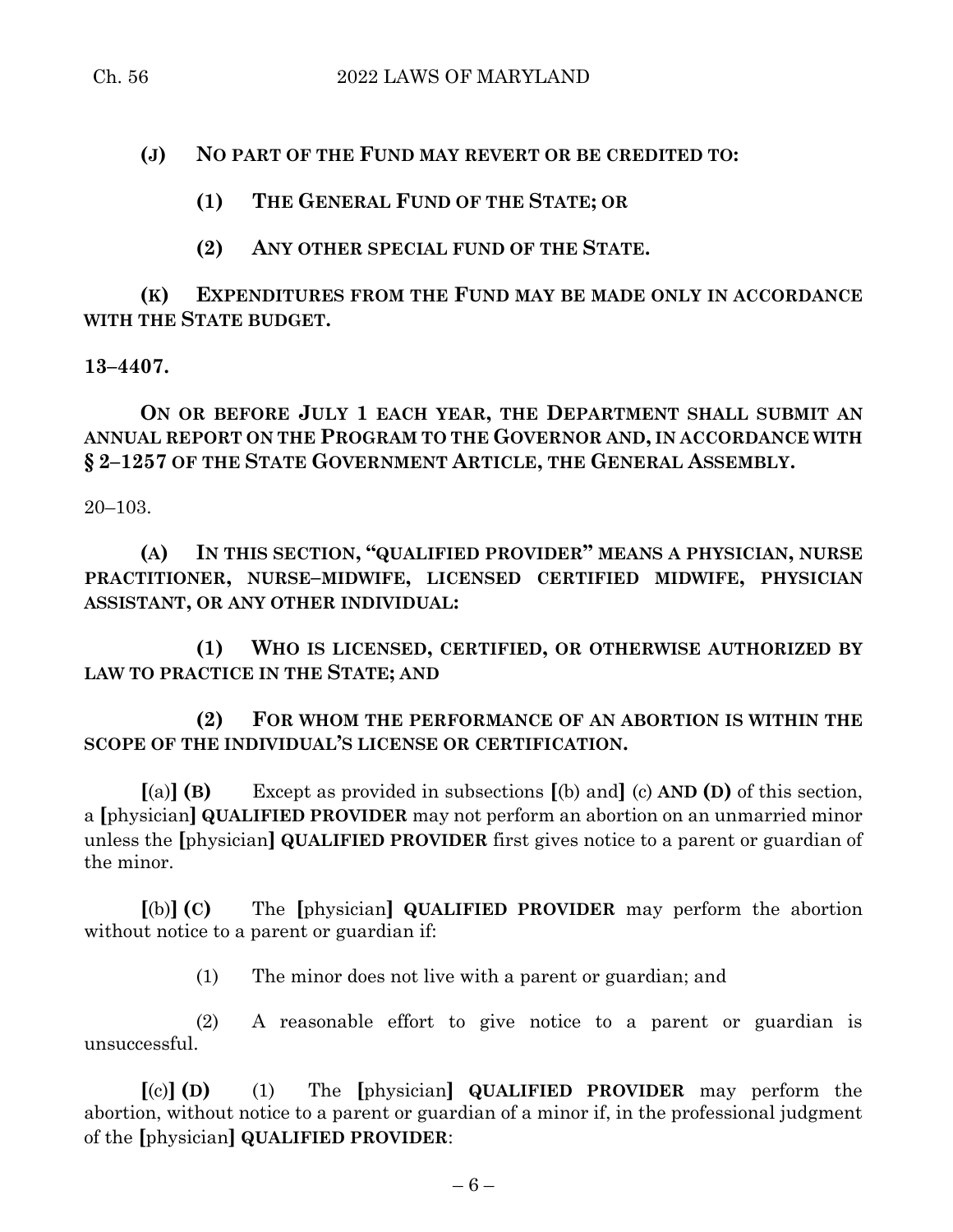(i) Notice to the parent or guardian may lead to physical or emotional abuse of the minor;

(ii) The minor is mature and capable of giving informed consent to an abortion; or

(iii) Notification would not be in the best interest of the minor**.**

(2) The **[**physician**] QUALIFIED PROVIDER** is not liable for civil damages or subject to a criminal penalty for a decision under this subsection not to give notice.

### **[**(d)**] (E) THE FOLLOWING SHALL BE CONCLUSIVE EVIDENCE OF NOTICE OR A REASONABLE ATTEMPT TO GIVE NOTICE:**

**(1)** The postal receipt that shows an article of mail was sent by certified mail, return receipt requested, bearing a postmark from the United States Postal Service, to the last known address of a parent or guardian and that is attached to a copy of the notice letter that was sent in that article of mail **[**shall be conclusive evidence of notice or a reasonable effort to give notice, as the case may be**]; OR**.

### **(2) DOCUMENTATION IN THE HEALTH RECORD OF THE MINOR THAT NOTIFICATION OF THE PARENT OR GUARDIAN WAS ATTEMPTED BY USING THE CONTACT INFORMATION AVAILABLE TO THE QUALIFIED PROVIDER**.

**[**(e)**] (F)** A **[**physician**] QUALIFIED PROVIDER** may not provide notice to a parent or guardian if the minor decides not to have the abortion.

#### 20–207.

In Part II of this subtitle, **[**the word "physician"**] "QUALIFIED PROVIDER"** means **[**any person, including a doctor of osteopathy,**] AN INDIVIDUAL:**

**(1) WHO IS** licensed**, CERTIFIED, OR OTHERWISE AUTHORIZED BY LAW** to practice **[**medicine**]** in the State **[**of Maryland in compliance with the provisions of Title 14 of the Health Occupations Article**]; AND**

## **(2) FOR WHOM THE PERFORMANCE OF AN ABORTION IS WITHIN THE SCOPE OF THE INDIVIDUAL'S LICENSE OR CERTIFICATION**.

#### 20–208.

An abortion must be performed by a **[**licensed physician**] QUALIFIED PROVIDER**.

20–209.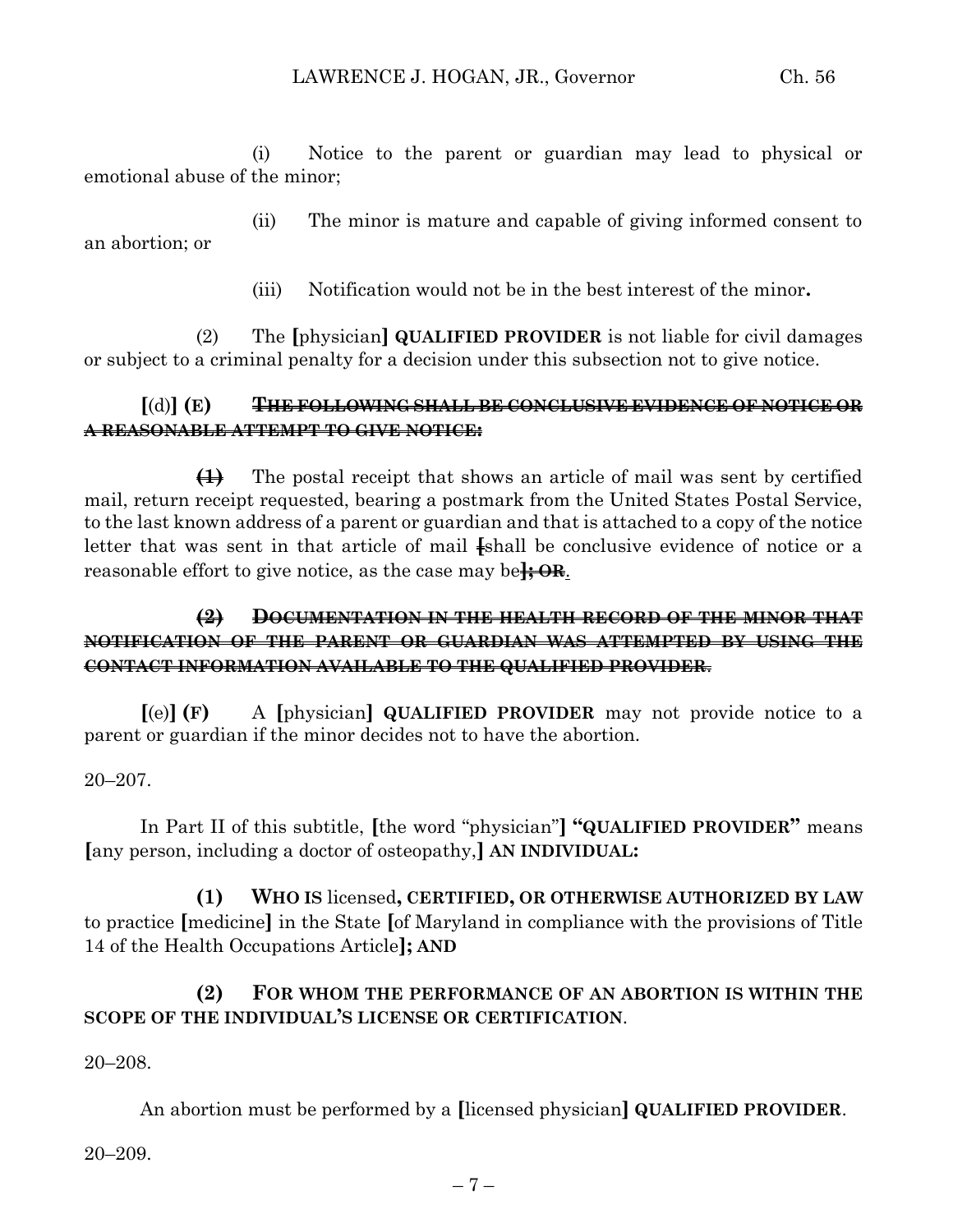(a) In this section, "viable" means that stage when, in the best **[**medical**] CLINICAL** judgment of the **[**attending physician**] QUALIFIED PROVIDER** based on the particular facts of the case before the **[**physician**] QUALIFIED PROVIDER**, there is a reasonable likelihood of the fetus's sustained survival outside the womb.

(b) Except as otherwise provided in this subtitle, the State may not interfere with the decision of a woman to terminate a pregnancy:

(1) Before the fetus is viable; or

(2) At any time during the woman's pregnancy, if:

(i) The termination procedure is necessary to protect the life or health of the woman; or

(ii) The fetus is affected by genetic defect or serious deformity or abnormality.

(c) The Department may adopt regulations that:

(1) Are both necessary and the least intrusive method to protect the life or health of the woman; and

(2) Are not inconsistent with established **[**medical**] CLINICAL** practice.

(d) The **[**physician**] QUALIFIED PROVIDER** is not liable for civil damages or subject to a criminal penalty for a decision to perform an abortion under this section made in good faith and in the **[**physician's**] QUALIFIED PROVIDER'S** best **[**medical**] CLINICAL** judgment in accordance with accepted standards of **[**medical**] CLINICAL** practice.

## **Article – State Finance and Procurement**

6–226.

(a) (2) (i) Notwithstanding any other provision of law, and unless inconsistent with a federal law, grant agreement, or other federal requirement or with the terms of a gift or settlement agreement, net interest on all State money allocated by the State Treasurer under this section to special funds or accounts, and otherwise entitled to receive interest earnings, as accounted for by the Comptroller, shall accrue to the General Fund of the State.

(ii) The provisions of subparagraph (i) of this paragraph do not apply to the following funds: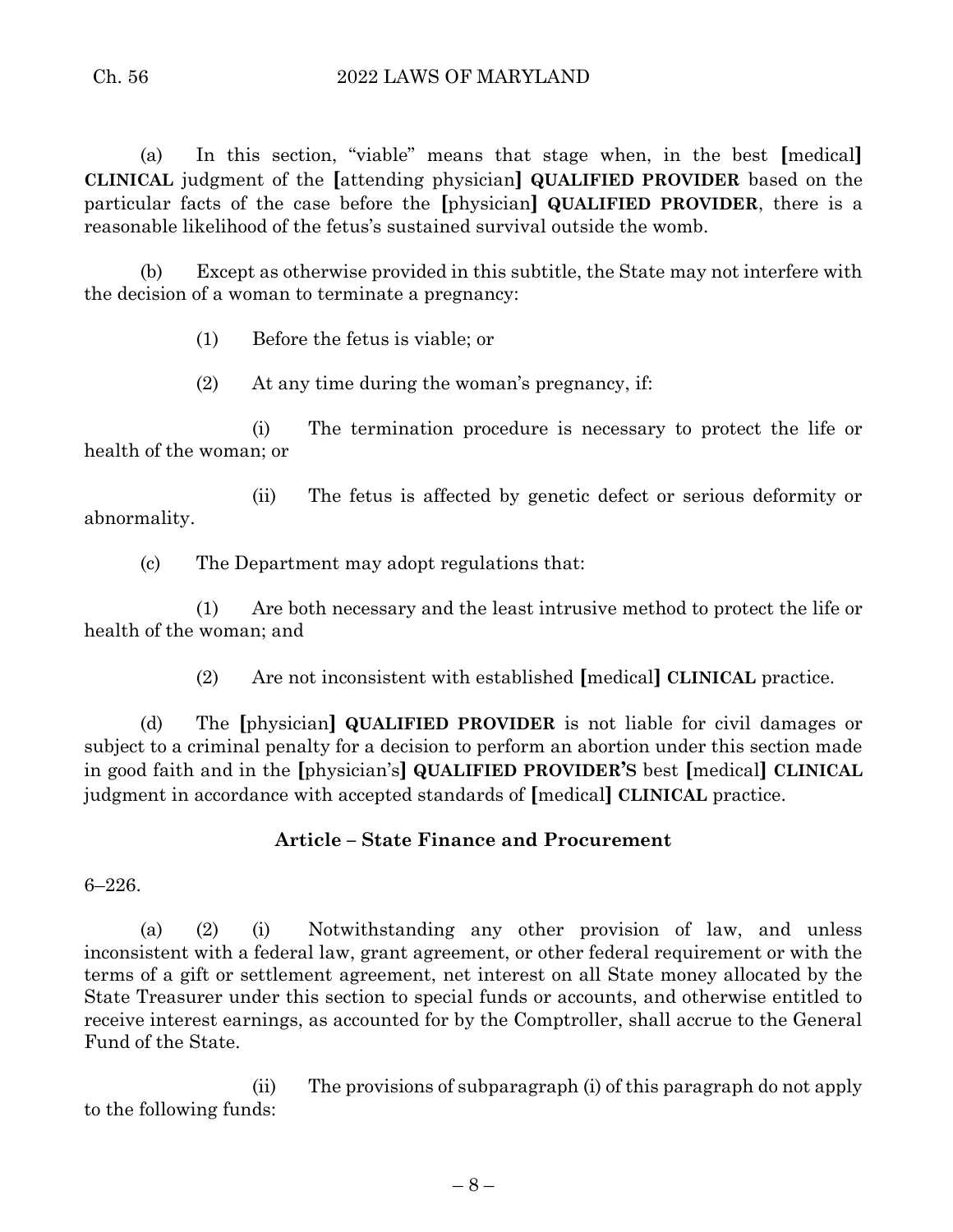## 144. the Health Equity Resource Community Reserve Fund;

### **[**and**]**

145. the Access to Counsel in Evictions Special Fund**; AND**

### **146. THE ABORTION CARE CLINICAL TRAINING PROGRAM**

## **FUND**.

SECTION 2. AND BE IT FURTHER ENACTED, That the Laws of Maryland read as follows:

## **Article – Health – General**

#### 15–103.

(a) (1) The Secretary shall administer the Maryland Medical Assistance Program.

### (2) The Program:

(xvi) Beginning on January 1, 2021, shall provide, subject to the limitations of the State budget and § 15–855(b)(2) of the Insurance Article, and as permitted by federal law, services for pediatric autoimmune neuropsychiatric disorders associated with streptococcal infections and pediatric acute onset neuropsychiatric syndrome, including the use of intravenous immunoglobulin therapy, for eligible Program recipients, if pediatric autoimmune neuropsychiatric disorders associated with streptococcal infections and pediatric acute onset neuropsychiatric syndrome are coded for billing and diagnosis purposes in accordance with § 15–855(d) of the Insurance Article; **[**and**]**

(xvii) Beginning on January 1, 2022, may not include, subject to federal approval and limitations of the State budget, a frequency limitation on covered dental prophylaxis care or oral health exams that requires the dental prophylaxis care or oral health exams to be provided at an interval greater than 120 days within a plan year**; AND**

## **(XVIII) SHALL PROVIDE COVERAGE OF ABORTION CARE SERVICES TO PROGRAM RECIPIENTS IN THE MANNER DESCRIBED IN § 15–857(B)(1)(II) AND (2) OF THE INSURANCE ARTICLE**.

# **Article – Insurance**

**15–857.**

## **(A) (1) THIS SECTION APPLIES TO:**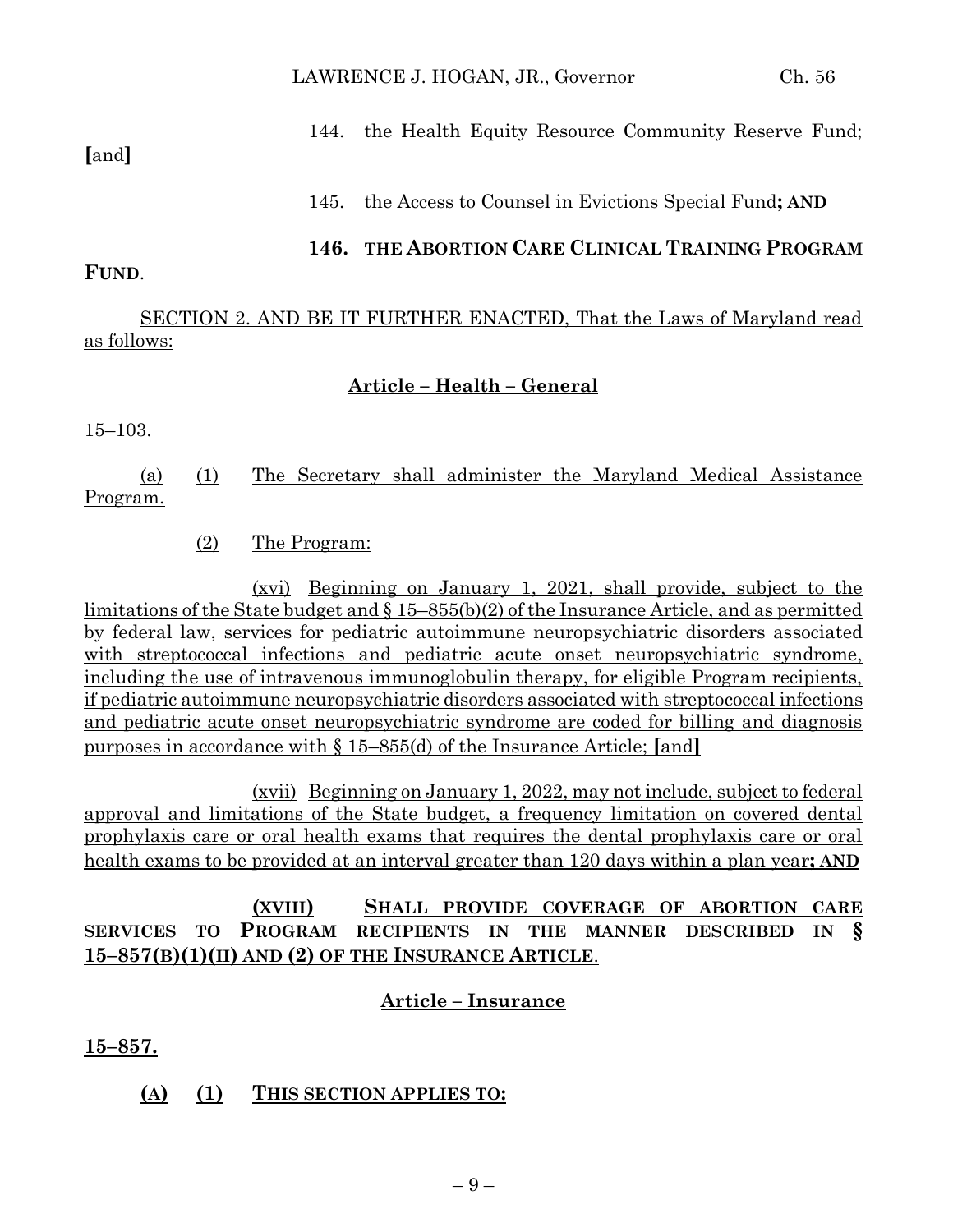**(I) INSURERS AND NONPROFIT HEALTH SERVICE PLANS THAT PROVIDE LABOR AND DELIVERY COVERAGE TO INDIVIDUALS OR GROUPS ON AN EXPENSE–INCURRED BASIS UNDER HEALTH INSURANCE POLICIES OR CONTRACTS THAT ARE ISSUED OR DELIVERED IN THE STATE; AND** 

**(II) HEALTH MAINTENANCE ORGANIZATIONS THAT PROVIDE LABOR AND DELIVERY COVERAGE TO INDIVIDUALS OR GROUPS UNDER CONTRACTS THAT ARE ISSUED OR DELIVERED IN THE STATE.**

#### **(2) THIS SECTION DOES NOT APPLY TO:**

**(I) A MULTISTATE PLAN THAT DOES NOT PROVIDE COVERAGE FOR ABORTIONS IN ACCORDANCE WITH 42 U.S.C. § 18054(A)(6); OR** 

**(II) A HIGH–DEDUCTIBLE PLAN, AS DEFINED IN 26 U.S.C. § 223(C)(2)(C) OF THE INTERNAL REVENUE CODE, UNLESS THE COMMISSIONER DETERMINES THAT ABORTION CARE IS NOT EXCLUDED FROM THE SAFE HARBOR PROVISIONS FOR PREVENTIVE CARE UNDER § 223(C)(2)(C) OF THE INTERNAL REVENUE CODE.**

**(3) AN ORGANIZATION THAT IS ELIGIBLE TO OBTAIN AN EXCLUSION FROM THE COVERAGE REQUIREMENTS UNDER § 15–826 OF THIS SUBTITLE MAY OBTAIN FROM AN ENTITY SUBJECT TO THIS SECTION AN EXCLUSION FROM THE COVERAGE AND NOTICE REQUIREMENTS OF THIS SECTION IF THE REQUIREMENTS CONFLICT WITH THE ORGANIZATION'S BONA FIDE RELIGIOUS BELIEFS AND PRACTICES.**

**(B) EXCEPT AS PROVIDED IN SUBSECTION (C) OF THIS SECTION, AN ENTITY SUBJECT TO THIS SECTION SHALL:**

**(1) COVER ABORTION CARE SERVICES WITHOUT:**

**(I) A DEDUCTIBLE, COINSURANCE, COPAYMENT, OR ANY OTHER COST–SHARING REQUIREMENT; AND** 

**(II) RESTRICTIONS THAT ARE INCONSISTENT WITH THE PROTECTED RIGHTS UNDER TITLE 20, SUBTITLE 2 OF THE HEALTH – GENERAL ARTICLE; AND**

**(2) PROVIDE INFORMATION TO CONSUMERS ABOUT ABORTION CARE COVERAGE USING THE TERMINOLOGY "ABORTION CARE" TO DESCRIBE COVERAGE.**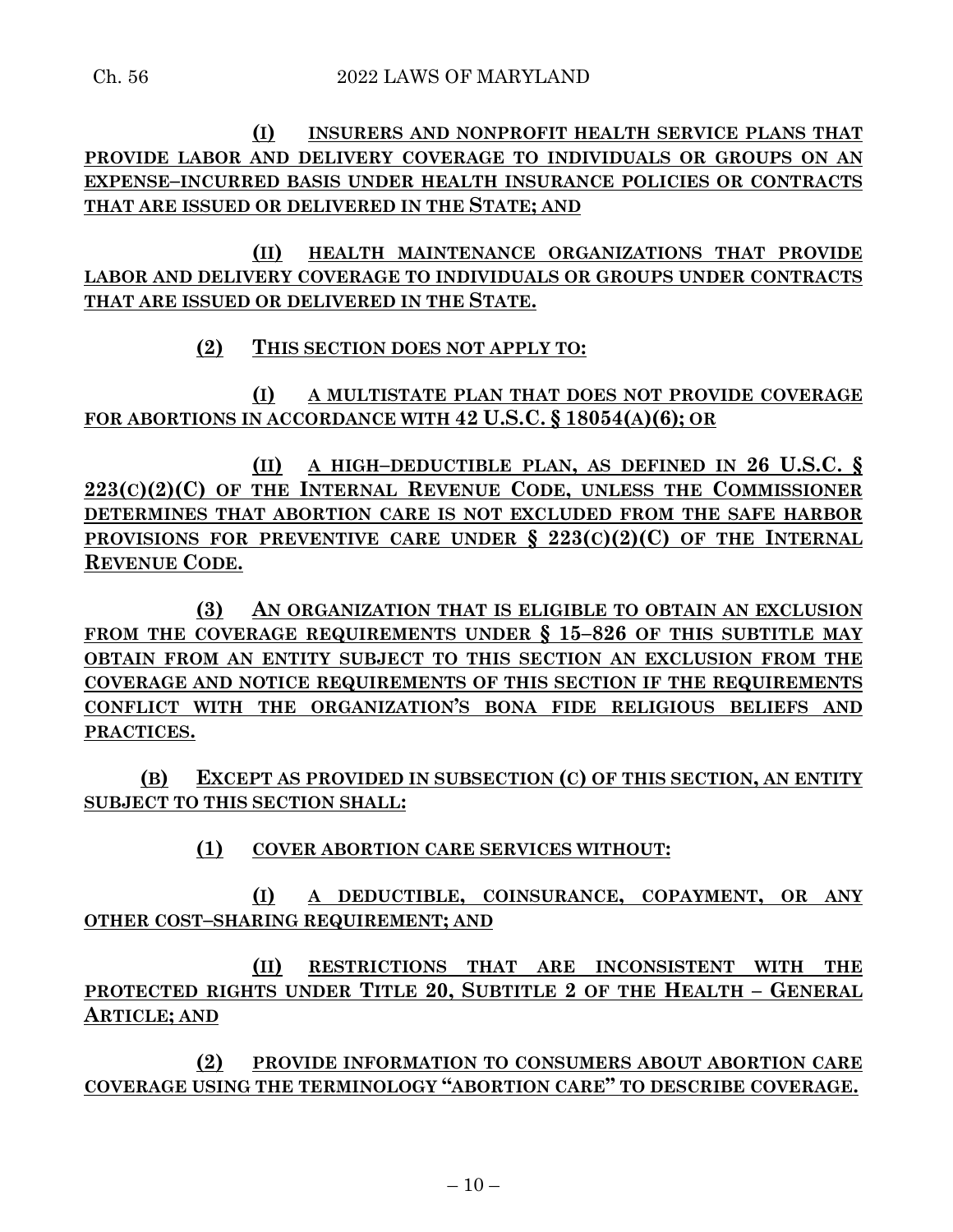## **(C) IF THE COMMISSIONER DETERMINES THAT ENFORCEMENT OF THIS SECTION MAY ADVERSELY AFFECT THE ALLOCATION OF FEDERAL FUNDS TO THE STATE, THE COMMISSIONER MAY GRANT AN EXEMPTION TO THE REQUIREMENTS OF THIS SECTION TO THE MINIMUM EXTENT NECESSARY TO ENSURE THE CONTINUED RECEIPT OF FEDERAL FUNDS.**

31–122.

(a) In this section, "Pilot Program" means the State–Based Young Adult Health Insurance Subsidies Pilot Program.

(b) The Exchange, in consultation with the Commissioner and as approved by the Board, shall establish and implement a State–Based Young Adult Health Insurance Subsidies Pilot Program to provide subsidies to young adults for the purchase of health benefit plans in the individual health insurance market.

(c) The Pilot Program required under this section shall be designed to:

(1) reduce the amount that young adults pay for health benefit plans in the individual health insurance market; and

(2) target young adults who are not directly impacted by the State Reinsurance Program.

(d) (1) For calendar years 2022 and 2023, the Exchange, in consultation with the Commissioner and as approved by the Board, shall establish subsidy eligibility and payment parameters for the Pilot Program.

(2) In determining the subsidy eligibility and payment parameters required under paragraph (1) of this subsection, the Exchange shall consider:

and

(i) young adults at least 18 years old and under the age of 41 years;

level.

(ii) income groups between 133% and 400% of the federal poverty

(e) Subject to available funds, in each of fiscal years 2022 through 2024, the Exchange may designate funds from the Fund to be used for the Pilot Program so that not more than \$20,000,000 in annual subsidies may be provided to young adults who meet the subsidy eligibility and payment parameters established under subsection (d) of this section in calendar years 2022 and 2023.

(f) On or before January 1, 2022, the Exchange shall adopt regulations implementing the provisions of this section.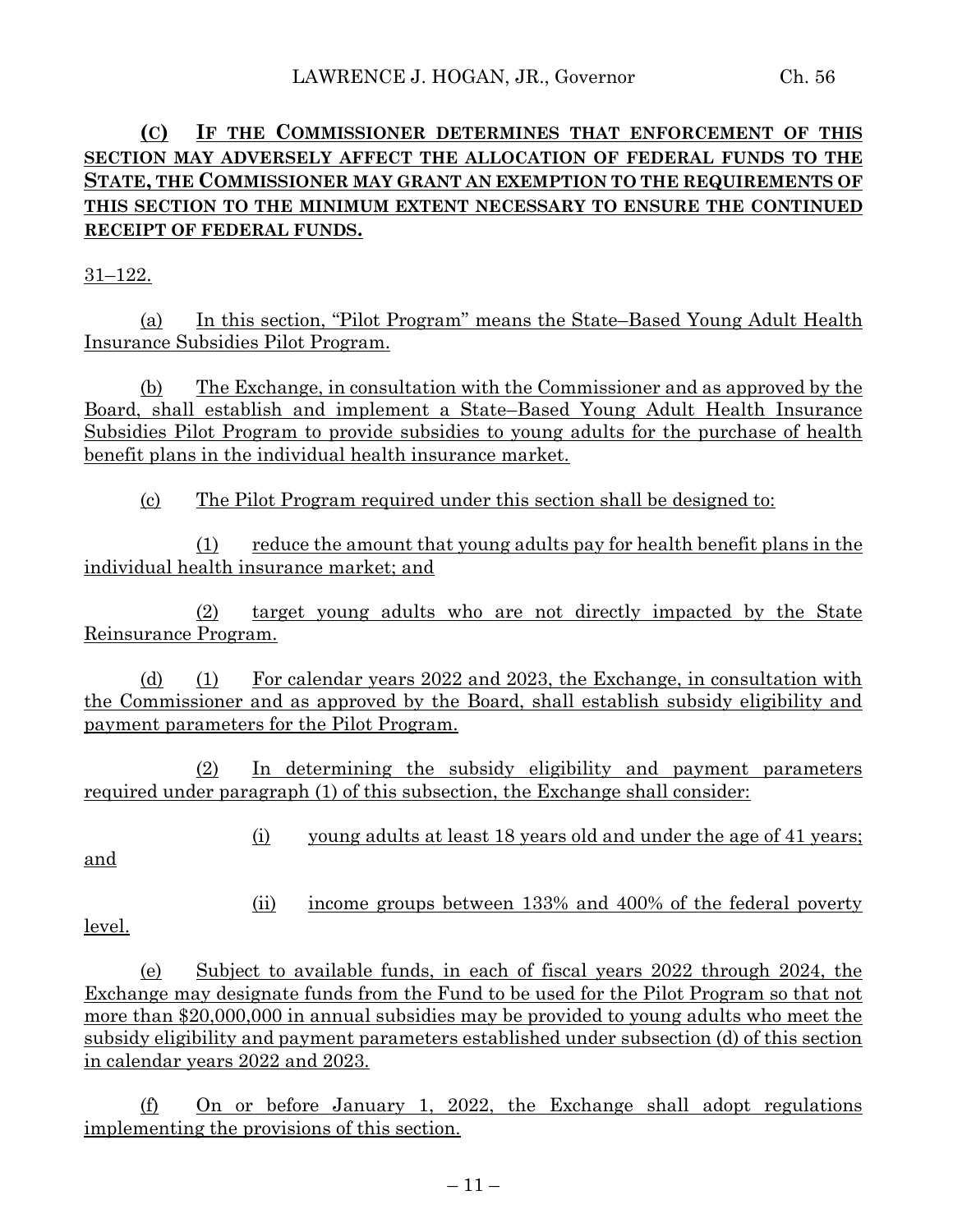## **(G) ON OR BEFORE JANUARY 1, 2023, THE EXCHANGE SHALL ADOPT REGULATIONS TO PROVIDE A SUBSIDY TO COVER 100% OF THE COST OF THE PREMIUM FOR YOUNG ADULTS WHO HAVE A 0% EXPECTED CONTRIBUTION UNDER THE SUBSIDY ELIGIBILITY PARAMETERS ESTABLISHED UNDER SUBSECTION (D) OF THIS SECTION IN CALENDAR YEAR 2023.**

**[**(g)**] (H)** (1) The Exchange shall track on a monthly basis expenditures on subsidies provided under the Pilot Program, including:

(i) the average number of young adults receiving subsidies under the Pilot Program; and

(ii) the average subsidy amount received by young adults under the Pilot Program.

(2) The Exchange shall track**:**

**(I)** the impact the Pilot Program has on rates in the individual insurance market**; AND**

**(II) THE IMPACT OF COVERING 100% OF THE COST OF PREMIUMS FOR QUALIFIED PARTICIPANTS ON EFFECTUATION RATES AND TERMINATION FOR NONPAYMENT RATES**.

(3) The information tracked by the Exchange under paragraphs (1) and (2) of this subsection shall be:

(i) posted on the website of the Exchange; and

(ii) included in the annual report required under  $\S 31-119$ (d) of this

subtitle.

#### SECTION 3. AND BE IT FURTHER ENACTED, That:

(a) The Maryland Health Benefit Exchange, in consultation with the Maryland Insurance Administration, shall convene a workgroup of interested stakeholders to make recommendations to improve the transparency and accessibility of consumer information about abortion care coverage.

(b) On or before January 1, 2023, the Maryland Health Benefit Exchange shall report the recommendations made by the workgroup convened under subsection (a) of this section to the Senate Finance Committee and the House Health and Government Operations Committee, in accordance with § 2–1257 of the State Government Article.

SECTION 4. AND BE IT FURTHER ENACTED, That: